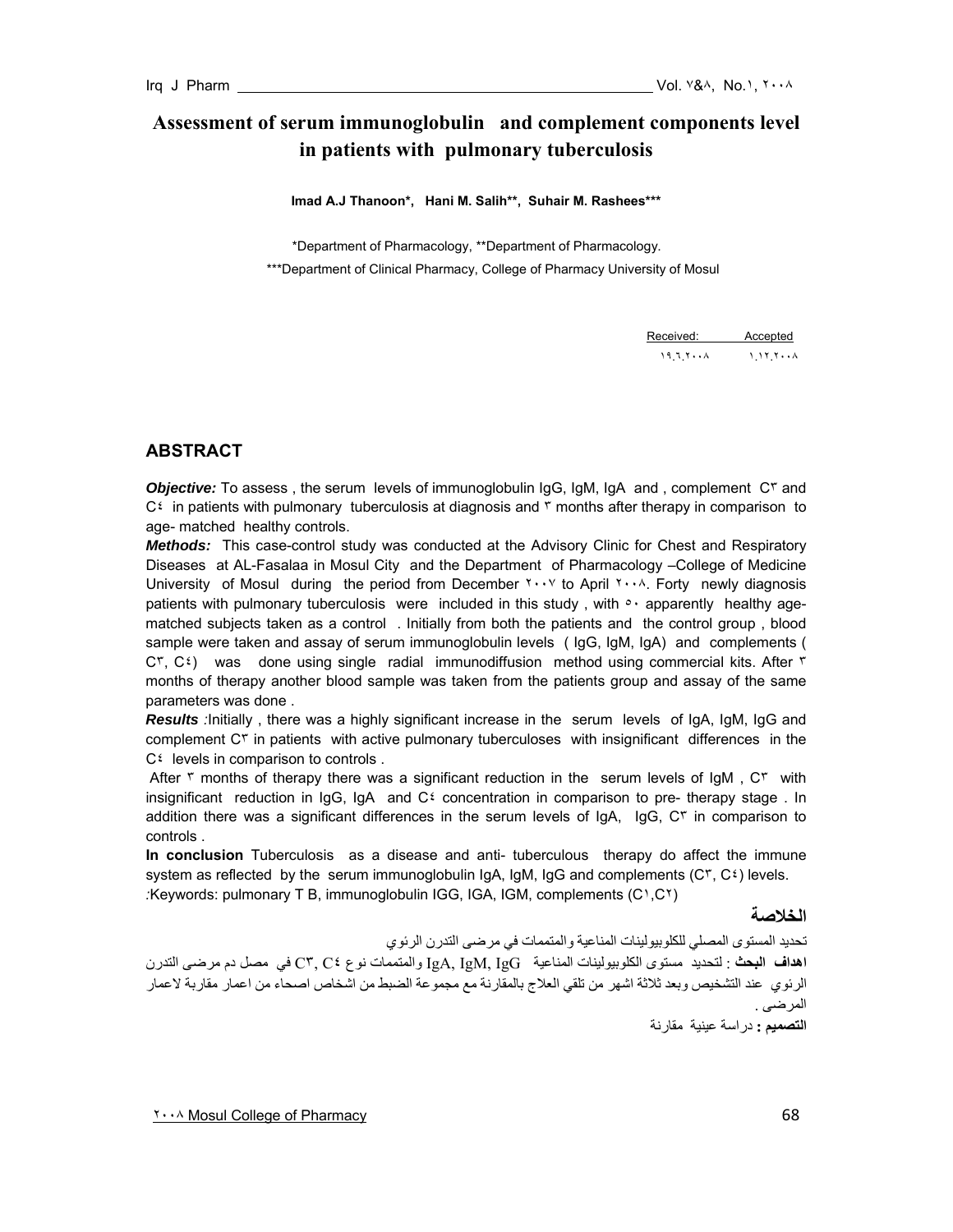| مكان اجراء البحث والاطار الزمني :                                                                                             |
|-------------------------------------------------------------------------------------------------------------------------------|
| تم اجراء البحث في عيادة الامراض الصدرية في منطقة الفيصلية في الموصل وفي فرع الادوية كلية الطب ــ جامعة الموصل للفترة          |
| من کانون الاول ۲۰۰۷ م  المی نیسان ۲۰۰۸م.                                                                                      |
| المرضى والطرق المتبعة ب                                                                                                       |
| تم في هذه الدراسة ادخال اربعين مريضا  مشخص حديثًا بالتدرن الرئوي  مع ٥٠  من الاشخاص الاصحاء من اعمار واجناس                   |
| مقاربة اتخذت كمجموعة ضبط ¸ في البداية وللمنتسبين للمجموعتين ( المرضىـ والضبط) ،تم سحب ٥ مل من الدم الوريدي  وتم               |
| قياس  المستوى للكلوببيولينات  IgA, IgM, IgG مع المتممات C۳٫C٤باستخدام تقنية خاصة وباستخدام عدد فحص خاصة <sub>·</sub> وبعد     |
| مضي ثلاثة اشهر على العلاج  تم سحب ٥ مل من الدم الوريدي لمجموعة المرضىي وتم قياس المفردات المذكورة اعلاه .                     |
| ا <b>لنتائج :</b> في البداية كانت هنالك زيادة معنوية في مستوى الكلوبيولينات المناعية  IgA, IgG والمتمم °C في مرضى  التدرن     |
| الرئوي بالمقارنة مع مجموعة الضبط .                                                                                            |
| وبعد  تلقي العلاج  لفترة ثلاثة اشهر  اظهرت الفحوص  انخفاضا معنويا في مستوى الكلوبيولين   IgM والمتمم C۳ مع انخفاض غير         |
| معنوي في مستوى الكلوبيولين   IgA, IgGوالمتمم  Ct بالمقارنة  مع فترة قبل العلاج <sub>.</sub> وكان هنالك اختلاف معنويا في مستوى |
| الكلوبيولين , IgA, IgG والمتمم °C بالمقارنة مع مجموعة الضبط .                                                                 |

**الاستنتاج :** التدرن الرئوي آمرض والعلاج المضاد للتدرن يؤثر فعليا على جهاز المناعة ممثلا بالتاثير على مستوى الكلوبيولينات C٣, C٤. نوع والمتممات IgA, IgM, IgG المناعية

T uberculosis (TB) is still a major health<br>problem in most developing countries and  $\perp$  problem in most developing countries and its incidence is rising in many developed countries.<sup>1</sup> Humoral immunity has a role to play in host defense against infection, particularly of bacterial origin. The role of humoral response in immunity to tuberculosis is unclear and clinical studies have yielded inconsistent conclusions, $\zeta^{\tau,\tau}$  but recently it has been widely recognized and utilized in serologic diagnostic procedures.<sup>8</sup> .Information's regarding immunoglobulin levels in patients with TB is surprinsingly scant, $\hat{\ }$ , and there are only a few reports about the complement components and their important role in the development of immunlogically mediated inflammatory reactions.<sup>٦,γ</sup> The aim of this study is to evaluate the serum levels of immunoglobulin IgG, IgA and IgM, and complements C٣ and C٤ in newly diagnosed cases with pulmonary TB , initially and after ٣ months of standard first line therapy in comparison to healthy controls.

#### **Patients and Methods**

The study was conducted in the Department of Pharmacology College of Medicine and the Advisory Clinic for Chest and Respiratory Diseases at Al-Fasalaa in Mosul city from December ٢٠٠٧ to April ٢٠٠٨. Patients were selected according to certain criteria, which included newly diagnosed patients with pulmonary TB (proved by sputum smear examination and chest x-ray), cooperative and compliant, accepting the follow up period, with no other diseases as hypertension, renal disease, liver disease or diabetes mellitus, and all planned for the same first line antituberculosis therapy.

Out of ٤٣ patients interviewed and examined only  $\mathfrak{r}$  r included in the study of whom only  $\mathfrak{r}$ . completed the study. Also, included  $\circ \cdot$ apparently healthy subjects taken as a control group . Initially from both groups (patients and control), <sup>o</sup>ml of venous blood samples were taken at 1.AM and assay of serum immunoglobulin (IgG, IgA, IgM), and complements  $(C^{\dagger}, C^{\dagger})$  was done by single radial immunodiffusion method, $\delta$  using commercial kits . For the patient's group, after ٣ months of therapy, another blood sample was taken and assay for the same parameters was done.

Each patient under study was given  $\epsilon$ coated tablets (from Svizera labs, India ) in the morning for the initial  $\gamma$  months of therapy, and each tablet contained isoniazid (INH)  $\sqrt{2}$  mg, rifampicine  $\sqrt{2} \cdot mg$ , pyrazinamide ٤٠٠mg and ethambutol ٢٧٥mg with vitamin B٦ ١٠ mg daily. In the subsequent phase of therapy each patient was given INH ٣٠٠mg and rifampicine ٦٠٠mg with vitamin B٦ ١٠mg.

٢٠٠٨ Mosul College of Pharmacy 69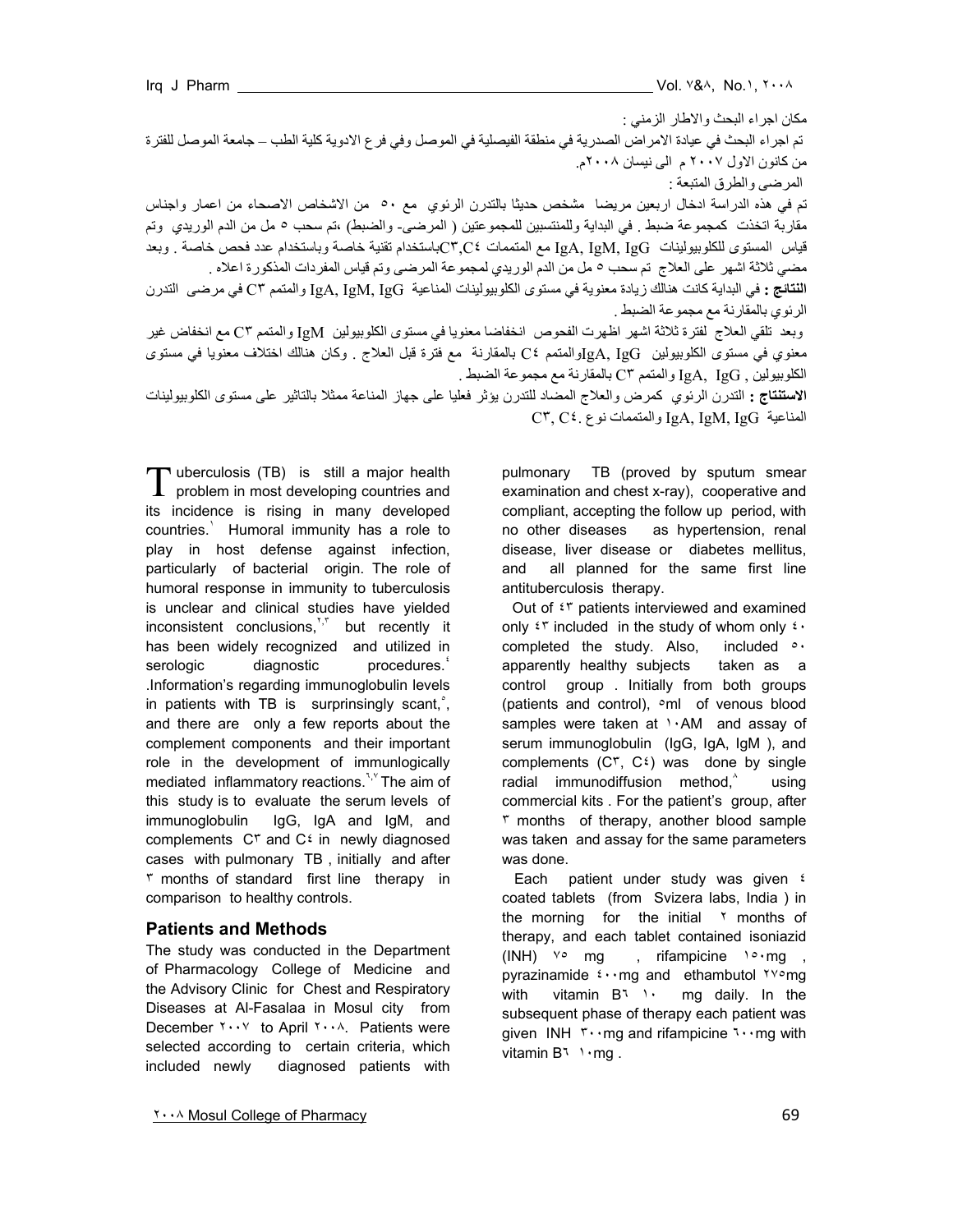All values were quoted as mean +SD and a p- value <٠.٠٥ was considered to be statistically significant. Unpaired t-test was used to compare results of patients initially and after  $\frac{1}{\pi}$  months of therapy with that of the controls . Paired t-test was used to compare results of patients in the pre and post therapy stages.

# **Results**

#### **control group**

Fifty-apparently healthy volunteers, were taken as a control group. They were r males and ١٤ females, and their ages varied between ٢٠ to  $Y$  years with mean<sup>+</sup> SD of  $21.14 + 12.7$ years.

#### **Patient group**

Forty newly diagnosed patients with pulmonary tuberculosis were included in this study . They were <sup>19</sup> males and <sup>11</sup> females, and their ages varied between  $\mathbf{v} \cdot \mathbf{t}$  to  $\mathbf{v} \wedge \mathbf{y}$  years with mean  $\pm$  SD of  $19.9 + 17.2$  years.

#### **Pre therapy stage**

 There was a highly significant increasein the serum levels of IgG, IgA, IgM and C<sup>r</sup> in patients with pulmonary tuberculosis  $(p<\cdots)$  in comparison to controls, while complements C٤ levels showed insignificant difference (Table 1).

#### **Post therapy stage**

 By comparing values of parameters under study before therapy and  $\bar{r}$  months after therapy there was a significant reduction in the serum levels of IgM and complement C٣ , with insignificant reduction in the serum levels of IgG, IgA and complement C٤ (Table ٢).

 By comparing values of parameters under study in post therapy stage with that of the control there was a significant differences in the levels of IgG, IgA and complement C<sup>r</sup> with insignificant difference in the levels of IgM and complement C ٤ (Table ٣).

| <b>Parameters</b> | Mean $\pm$ SD     |                                                  |                                      |
|-------------------|-------------------|--------------------------------------------------|--------------------------------------|
| $mg/dl$ )(        | Control $(n=0)$   | Pre- therapy Patients ( $n=$ $\leftrightarrow$ ) | p-value                              |
| <b>IgG</b>        | $1.50 + 1.1, 1.1$ | $110. + 177.72$                                  | $\langle \cdot, \cdot \cdot \rangle$ |
| IgA               | $177.34 + 71.41$  | $111.11 + 10.01$                                 | $\langle \cdot, \cdot \cdot \rangle$ |
| <b>IgM</b>        | $109.47 + 70.91$  | $110.71 + 17.11$                                 | $\langle \cdot, \cdot \cdot \rangle$ |
| $C^{\tau}$        | $191.1 + 10.11$   | $1.4.1 + 1.4 + 1.7$                              | $\langle \cdot, \cdot \rangle$       |
| C <sup>t</sup>    | $71.70 + 2.1V$    | $74.14 + 0.16$                                   |                                      |

*Table* ١*: comparison of the measured parameters between control and patient with tuberculosis before therapy*.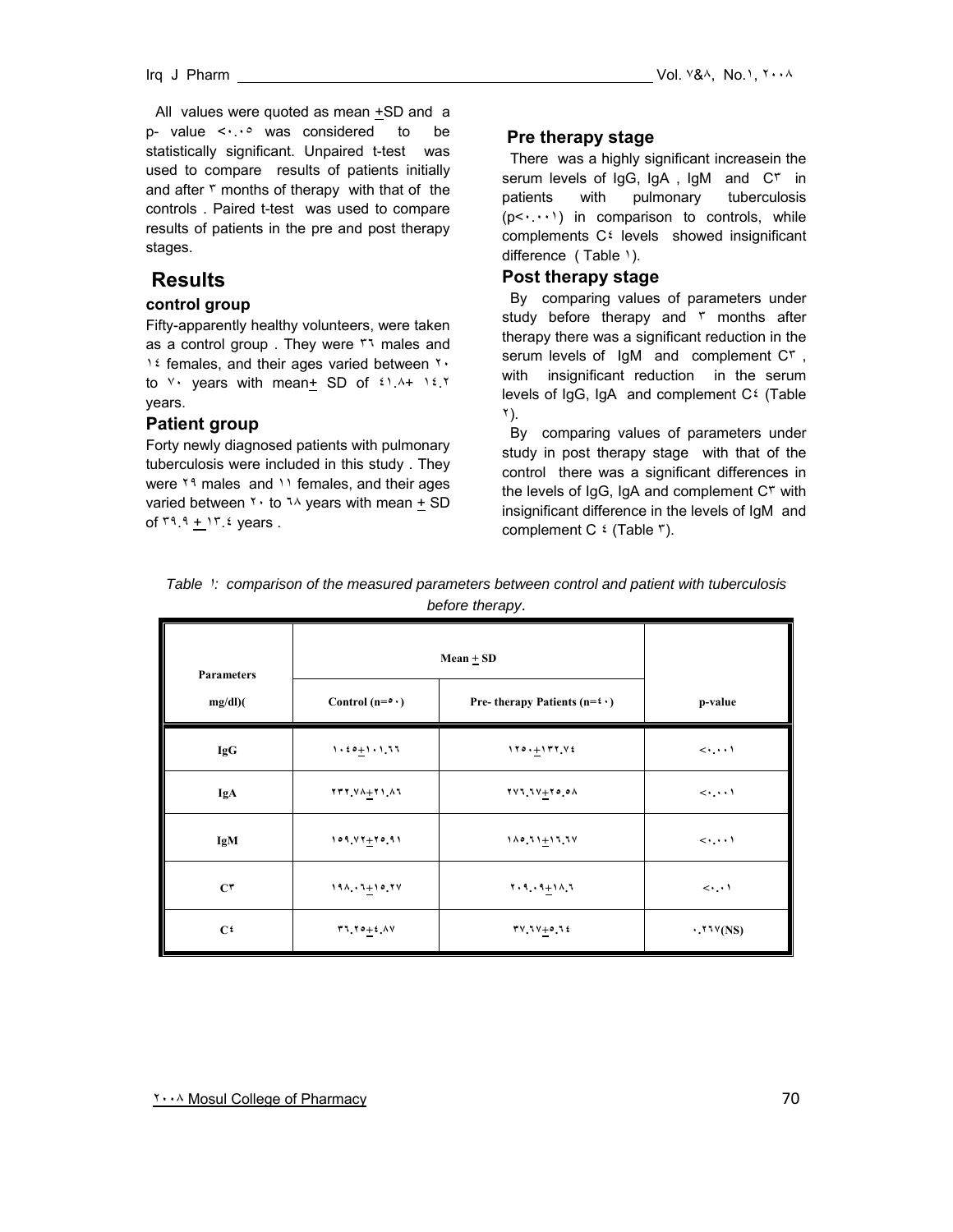| <b>Parameters</b> | Mean $\pm$ SD              |                                   |                                        |
|-------------------|----------------------------|-----------------------------------|----------------------------------------|
| (mg/dl)           | pre- therapy Patients      | post-therapy Patients             | p-value                                |
| lgG               | $110 + 177$ $Y2$           | $11.9.9 + 1.9.7V$                 | $\cdot$ . $\circ$ $\circ$ (NS)         |
| lgA               | $YY$ $1V+Y$ $0$ $0A$       | $Y11.19 + 12.07$                  | $\cdot \cdot^{\wedge}$ (NS)            |
| lgM               | $110.71 + 17.7V$           | $107.7 + 72.72$                   | $\langle\cdot\,,\cdot\,\cdot\,\rangle$ |
| $C^{\tau}$        | $Y \cdot 9 \cdot 9 + 10.7$ | $111.77+10.01$                    | $\langle \cdot, \cdot, \cdot \rangle$  |
| C٤                | $TV1V + 01$                | $T^{\circ}$ $9V+2$ $\cdot \wedge$ | $\cdot$ . $\circ$ $\in$ (NS)           |

### *Table* ٢*.: comparison of the measured parameters between patients with tuberculosis before and after therapy*

|               |  | Table(": comparison of the measured parameters between controls and patients with tuberculosis |  |  |  |  |
|---------------|--|------------------------------------------------------------------------------------------------|--|--|--|--|
| after therapy |  |                                                                                                |  |  |  |  |

| <b>Parameters</b> | Mean $\pm$ SD                 |                                                                    |                                      |
|-------------------|-------------------------------|--------------------------------------------------------------------|--------------------------------------|
| mg/dl)(           | Control ( $n = \circ \cdot$ ) | Post-therapy Patients $(n = \mathfrak{t} \cdot)$                   | p-value                              |
| IgG               | $1.50 + 1.177$                | $11.9.9 + 1.9 + 1.7$                                               | $\langle \cdot, \cdot \cdot \rangle$ |
| lgA               | $YYY \vee A + YY A$           | $Y1\Lambda Y1 + Y2$                                                | $\langle \cdot, \cdot \cdot \rangle$ |
| IgM               | $109.47+70.91$                | $107.7 + 72$                                                       | $\cdot$ . $\circ \circ \circ (NS)$   |
| $C^{\tau}$        | $191.7 + 10.7V$               | $11157+10.01$                                                      | $\langle \cdot, \cdot \cdot \rangle$ |
| C <sub>t</sub>    | $17.70 + 2.4V$                | $\Gamma \circ \left( \frac{1}{2} \right) + \epsilon \cdot \Lambda$ | $\cdot$ Y <sup>9</sup> Y(NS)         |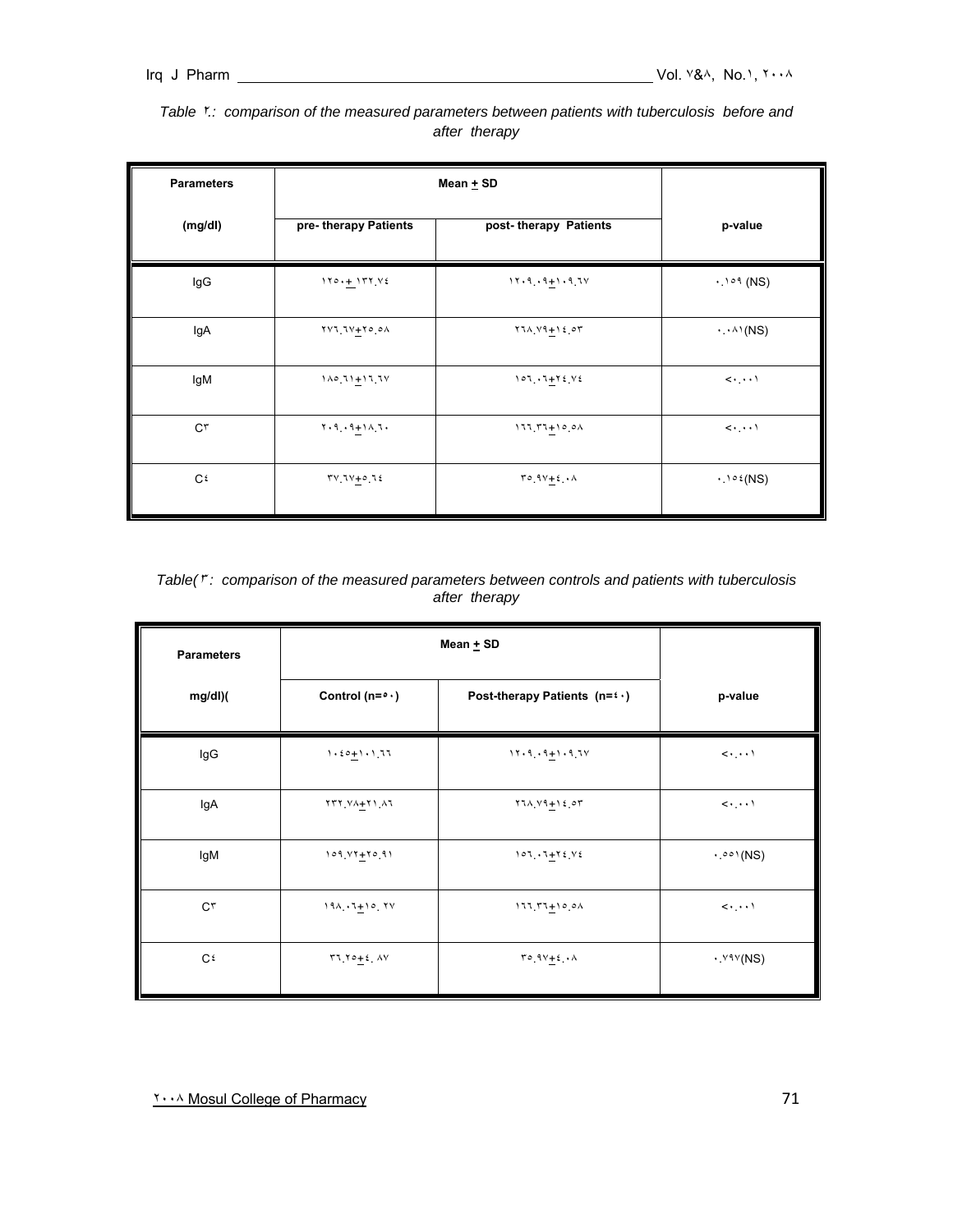# **Discussion**

Our data showed a significant increase in the serum levels of IgG, IgA, IgM and complement C<sup>r</sup> in patients with active pulmonary TB before therapy in comparison to controls ,and a significant reduction in the serum levels of IgM and complement C<sup>r</sup> after r months of anti TB therapy in comparison to pre- therapy stage.

 Diagnosis of pulmonary TB is mainly based upon the clinical, radiological and bacteriological evidence, however, a serologic diagnostic test, would have considerable and obvious advantages . Information with regard the effects of tuberculosis and antituberculosis therapy on immunoglobulins and complements level were scanty,old and with somewhat conflicting data. The first study about the subject came in 1981 by Alakcon- Sefovia and Fishbein, and there findings indicated a significant raise in all ٣ types of immunoglobulin (IgA, IgG, IgM )in comparison to healthy controls<sup>5</sup>. Wong and Saha (١٩٩٠) , reported a significant increase in the serum levels of IgG and IgM , with no change in the IgA and complement C٣ levels in newly diagnosed cases with pulmonary TB  $\cdot$ .

 Sharma and Coworkers , in a research concerning cases with miliany TB, reported a significant raise in the levels of IgG, IgA and IgM in the serum and broncho-alveolar lavage fluid (BALF) in those patients, moreover the serum complement C<sup>r</sup> levels and raised levels of IgG, IgA in the serum and BALF persisted by the end of the ٩ months anti TB therapy.".

In keeping with our findings , Suzuki and Colleages , in a study about the sequential changes of serum acute phase receding in response to anti- tuberculosis reported a significant reduction in the serum immunoglobulin levels after receiving therapy, so as C- reactive protein and erythrocyte sedimentation rate  $(ESR)^{Y}$ .

 The complement levels and in agreements with our results , Sai Baba et al , reported a significant Increase in the serum levels of complement C<sup>r</sup> in untreated patients with pulmonary TB in comparison to treated

٢٠٠٨ Mosul College of Pharmacy 72

groups of patients and healthy controls<sup>1</sup>. Furthermore, Dubaniewcz and Sztaba – Kanin, reported a significant elevations in complements C٣ levels in active cases of pulmonary TB in comparison to inactive cases and healthy controls and a tendency towards significant reduction in its level after ٢ months of therapy<sup>14</sup>.

 Yildirim and Colleages, assessed the complement and immunoglobulin levels in the serum and ascetic fluid in patients with TB ascites in comparison to bacterial peritonitis and malignant ascites . They reported an increase in the serum IgM , complement C٣ and  $C^{\xi}$  with an increase in the IgM, IgA, IgG in the ascitis fluid of patients with TB ascites  $\check{\ }$ . The elevated in the serum and ascetic fluid of complements C٣ could be attributed to several mechanisms , such as inhibition of serum and ascetic fluid complement –factor consumption and/or improved hepatic complement synthesis.<sup>10,17</sup>

 A recent study by Dubaniewcz and Coworkers in ٢٠٠٤ ,about immunoglobulin parameters in pulmonary TB, reported a significant increase in the serum levels of IgG, IgA and complements C٣, C٤ their patients in comparison to healthy controls<sup> $\mathbf{r}$ </sup>. In ٢٠٠٥ a study conducted by Gupta and Colleages , studied the serum level of IgG subclasses in patients with active pulmonary TB. They reported a significant elevation in  $\text{lgG}^{\dagger}$ , IgG<sup>\*</sup> with moderate raise in IgG<sup>\*</sup>.

The elevation in the immunoglobulin levels in patients with pulmonary tuberculosis, reported in the present work may be interpreted as a humoral response to mycobacterial antigens.<sup>14</sup>

In conclusion tuberculosis as a disease and anti-TB therapy do affect the immune system as reflected by the levels of immunoglobulin (IgG, IgA, IgM) and complements  $(C^{\dagger}, C^{\dagger})$  in comparison to healthy controls.

# **References**

١. Bhatia AS, Kumar S , Harinath BC. Immunodiagnosis of tuberculosis : An update . Indian J Clin Biochem ٢٠٠٣ ,١٨(٢) :١-٥.